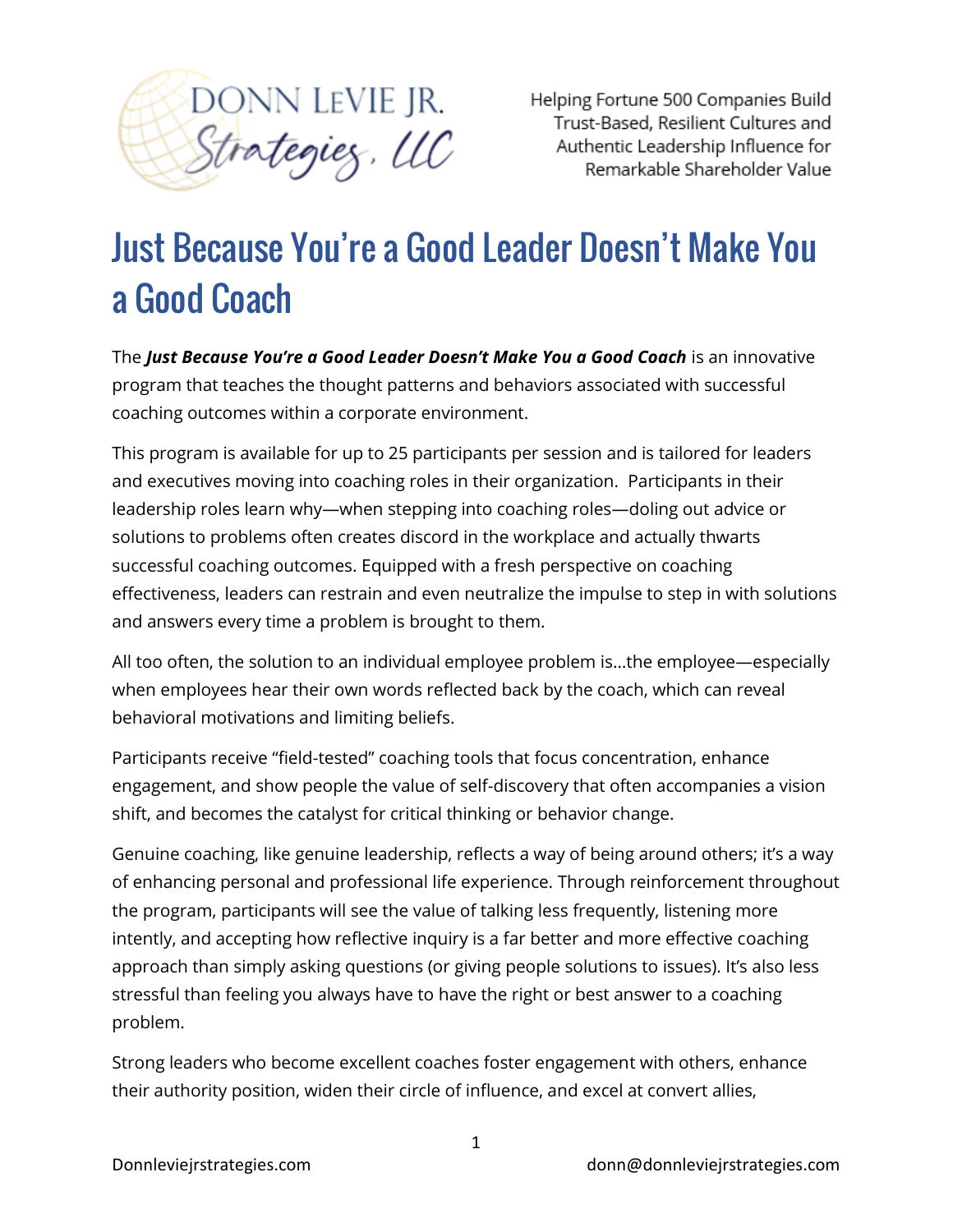DONN LEVIE JR.<br>Strategiez, LLC

Helping Fortune 500 Companies Build Trust-Based, Resilient Cultures and Authentic Leadership Influence for Remarkable Shareholder Value

advocates, champions, and clients. Those qualities go far to boost employee engagement and productivity.

## Outcomes and Results You Can Expect from This Program

You expect to see immediate results, and you will. You want the learning to resonate with leaders, and it will. You want leaders to see an increased level of self-awareness to build on their leadership coaching ability, and they will. You expect to see immediate results, **and you will.** You want the learning to resonate with leaders, **and it wil**l. You want leaders to see an increased level of self-awareness to build on their leadership ability, **and they will**.

### PART 1: UNDERSTANDING WHY EMPLOYEE COACHING IS IMPORTANT NOW

- Applying solutions-focused coaching strategies
- Selecting the change model that works best for individuals and circumstances
- Creating the roadmap of change to build the road to success

### PART 2: CONVERSATIONS, COACHING MODELS, AND COACHING CATEGORIES

- Learning situational coaching approaches
- Applying the GROW Model (with i-GROW and re-GROW phases) for use in employee coaching sessions
- Tools for the coach's toolbox

### PART 3: PUTTING COACHING STRATEGIES AND TACTICS INTO PRACTICE

- Understanding the qualities of effective leader/coaches
- Selecting coaching approaches for problem performers, high performers, and everyone else
- Creating the leader-as-coach game plan

Participants will receive PDF copies of all Powerpoint slides.